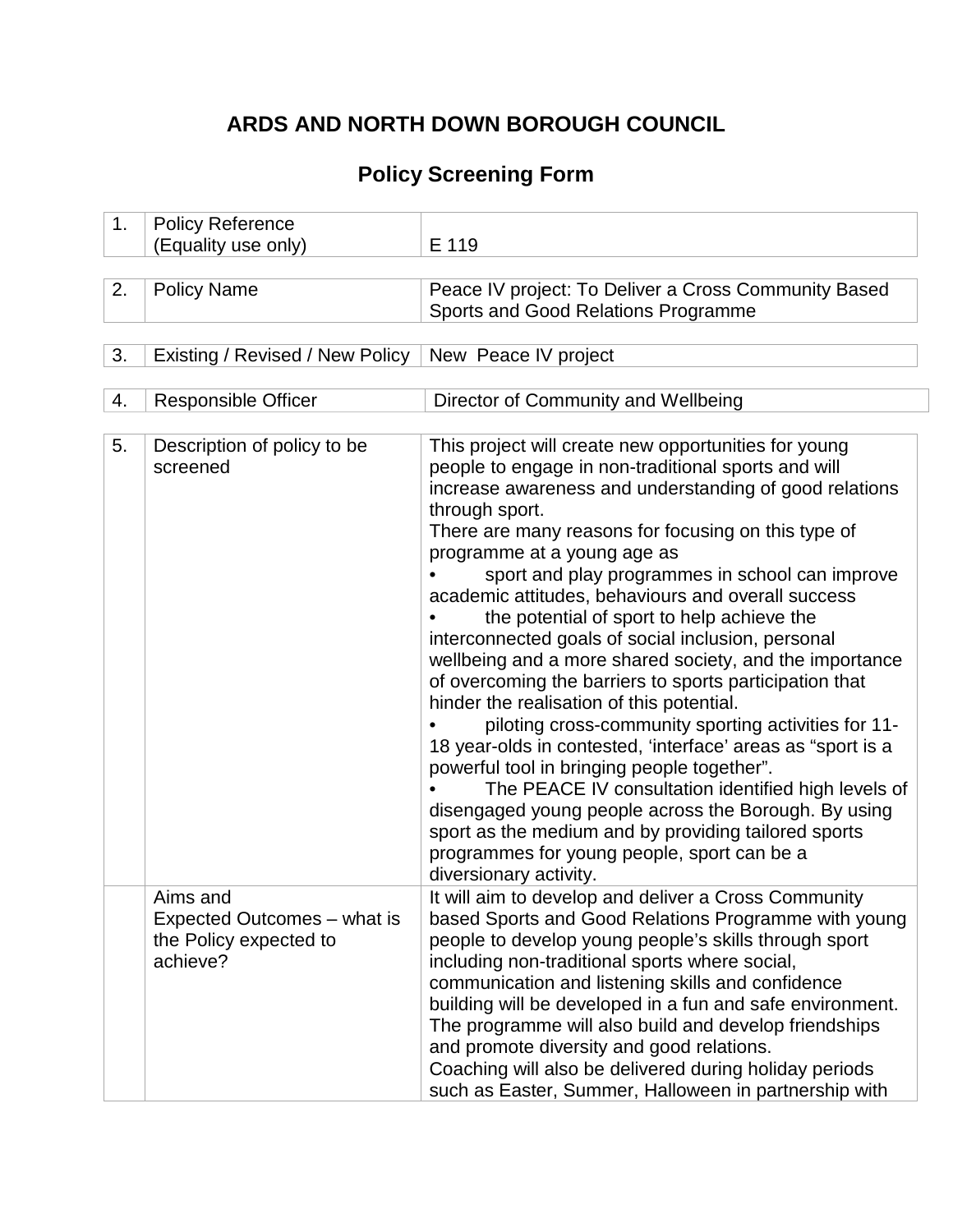|    |                                                                                          | community organisations and the Council's Community<br>Development section. All sessions in all areas will have a<br>focus on cross community and shared in nature.<br>The programme must include:<br>The delivery of a cross community based sports<br>$\mathbf{1}$ .<br>programme involving a minimum of 330 young people<br>aged 11-18 years.<br>2.<br>Participants should be recruited from communities<br>and groups ranked in the top 25% of the most deprived<br>areas in Ards and North Down.<br>A cross community multi-sports and physical<br>3.<br>activity programme to include gaelic, rugby and hockey<br>4.<br>6 cross community local sports festivals<br>5.<br>2 cross border multi sports festivals<br>OCN AFC training for 15 new coaches in Good<br>6.<br><b>Relations and Diversity</b><br>Establish & sustain sport and physical activity<br>programme within targeted communities across the<br>Borough. To create new opportunities for people to take<br>part in a multi-sports/ physical activity coaching<br>programme and to enable participants to receive<br>coaching in a range of sports including gaelic, rugby and<br>hockey, giving participants the opportunity to avail of<br>sports which they may not have traditionally played.<br>Deliver in partnership with communities' / sports<br>club and youth organisations on a cross community/cross<br>border basis looking at how sport can be used to break<br>down barriers and promote understanding of issues<br>surrounding sectarianism and racism woven into the<br>sports activity programme through ongoing workshops.<br>Develop pathways and sustainability of<br>opportunities for young people to remain physically<br>active.<br>Support coaches within the community/youth<br>clubs/sports club etc. to have the confidence in promoting<br>diversity and good relations through sport by providing<br>training through an accredited Good Relations<br>programme. |
|----|------------------------------------------------------------------------------------------|------------------------------------------------------------------------------------------------------------------------------------------------------------------------------------------------------------------------------------------------------------------------------------------------------------------------------------------------------------------------------------------------------------------------------------------------------------------------------------------------------------------------------------------------------------------------------------------------------------------------------------------------------------------------------------------------------------------------------------------------------------------------------------------------------------------------------------------------------------------------------------------------------------------------------------------------------------------------------------------------------------------------------------------------------------------------------------------------------------------------------------------------------------------------------------------------------------------------------------------------------------------------------------------------------------------------------------------------------------------------------------------------------------------------------------------------------------------------------------------------------------------------------------------------------------------------------------------------------------------------------------------------------------------------------------------------------------------------------------------------------------------------------------------------------------------------------------------------------------------------------------------------------------------------------------------------------------------------|
| 6. | Section 75 categories which<br>might be expected to benefit<br>and how they may benefit. | All Section 75 categories are expected to benefit.<br>However as the project is within the theme of children and<br>young people it will specifically target children and young<br>people from as broad a range of multidimensional<br>categories. Working with this age group also influences<br>people as the young people participate, share and learn.                                                                                                                                                                                                                                                                                                                                                                                                                                                                                                                                                                                                                                                                                                                                                                                                                                                                                                                                                                                                                                                                                                                                                                                                                                                                                                                                                                                                                                                                                                                                                                                                             |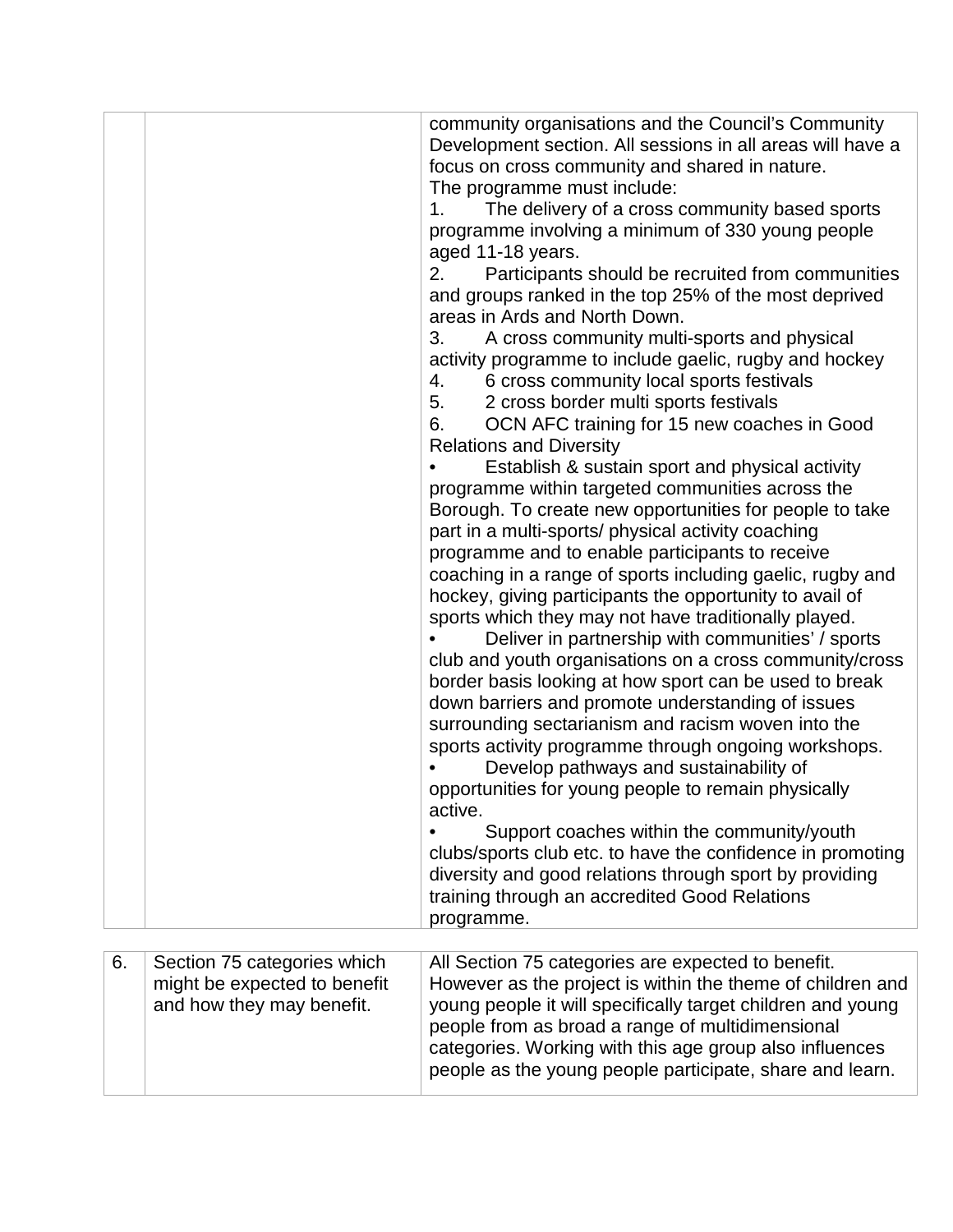| 7. | Factors which could contribute<br>to / detract from the intended<br>aims / outcomes of the Policy<br>when being implemented                                                       | If the project is not delivered as intended.                                                                                                                                   |
|----|-----------------------------------------------------------------------------------------------------------------------------------------------------------------------------------|--------------------------------------------------------------------------------------------------------------------------------------------------------------------------------|
| 8. | The main stakeholders on<br>whom the policy will impact.<br>For example, Employees,<br><b>Potential Service Users and</b><br><b>Community Groups</b><br>Consider the internal and | PEACE IV Partnership, SEUPB, Council, Elected<br>Members, Council officers, delivery partners, schools,<br>Education Authority, PSNI, local community groups, youth<br>forums. |

external impacts (either actual or potential) and comment, or

list, information where

appropriate

| 9.                                          | Please provide details of other policies which have a bearing on this one. |                             |  |
|---------------------------------------------|----------------------------------------------------------------------------|-----------------------------|--|
|                                             | Policies:                                                                  | Owned by:                   |  |
|                                             | E 14 Sustainability and Environmental Policy                               |                             |  |
|                                             | E 15 Ards and North Down Borough Council -                                 | Ards and North Down Borough |  |
|                                             | Corporate Plan                                                             | Council                     |  |
|                                             | E 16 Good Relations Strategy and Action Plan                               |                             |  |
|                                             | E 19 PCSP Strategy                                                         |                             |  |
| E 22 Community Development Service Delivery |                                                                            |                             |  |
|                                             | E 56 Ards and North Down Rural Partnership                                 |                             |  |
|                                             | Interim Rural Development Strategy                                         |                             |  |
|                                             | E 82 Ards and North Down Borough Council Peace                             |                             |  |
|                                             | IV Plan 2014-2020                                                          |                             |  |
|                                             | E 92 Review of Data Protection Act                                         |                             |  |
|                                             | E 110 Peace IV Action Plan Projects 2017 award                             |                             |  |

| 10. | Available evidence (quantitative and qualitative) considered as important to encourage |                                                                                                                                                       |  |
|-----|----------------------------------------------------------------------------------------|-------------------------------------------------------------------------------------------------------------------------------------------------------|--|
|     | completion in relation to:                                                             |                                                                                                                                                       |  |
|     | <b>Religious Belief</b>                                                                | Ards and North Down Borough Council data that is available for                                                                                        |  |
|     | <b>Political Opinion</b>                                                               | the Electoral Ward areas providing a profile of residents.                                                                                            |  |
|     | <b>Racial Group</b>                                                                    | In particular data on age profile of the Borough and age profile in                                                                                   |  |
|     | Age                                                                                    | each electoral ward to ensure delivery of projects in areas of<br>potential take up.<br>Data on PEACE funding to both legacy councils and the Section |  |
|     | <b>Marital Status</b>                                                                  |                                                                                                                                                       |  |
|     | Sexual orientation                                                                     |                                                                                                                                                       |  |
|     | Men & Women                                                                            | 75 data available on the recipients of funding and the<br>unsuccessful applicants for funding.                                                        |  |
|     | generally                                                                              |                                                                                                                                                       |  |
|     | <b>Disability</b>                                                                      | NISRA and NINIS Borough profile data on all areas where                                                                                               |  |
|     | Dependents                                                                             | funding has been made available and where no funding has                                                                                              |  |
|     |                                                                                        | been made available.                                                                                                                                  |  |
|     |                                                                                        | Ards and North Down Good Relations Strategy 2015-2018.                                                                                                |  |
|     |                                                                                        | Ards and North Down Policing and Community Safety Strategy                                                                                            |  |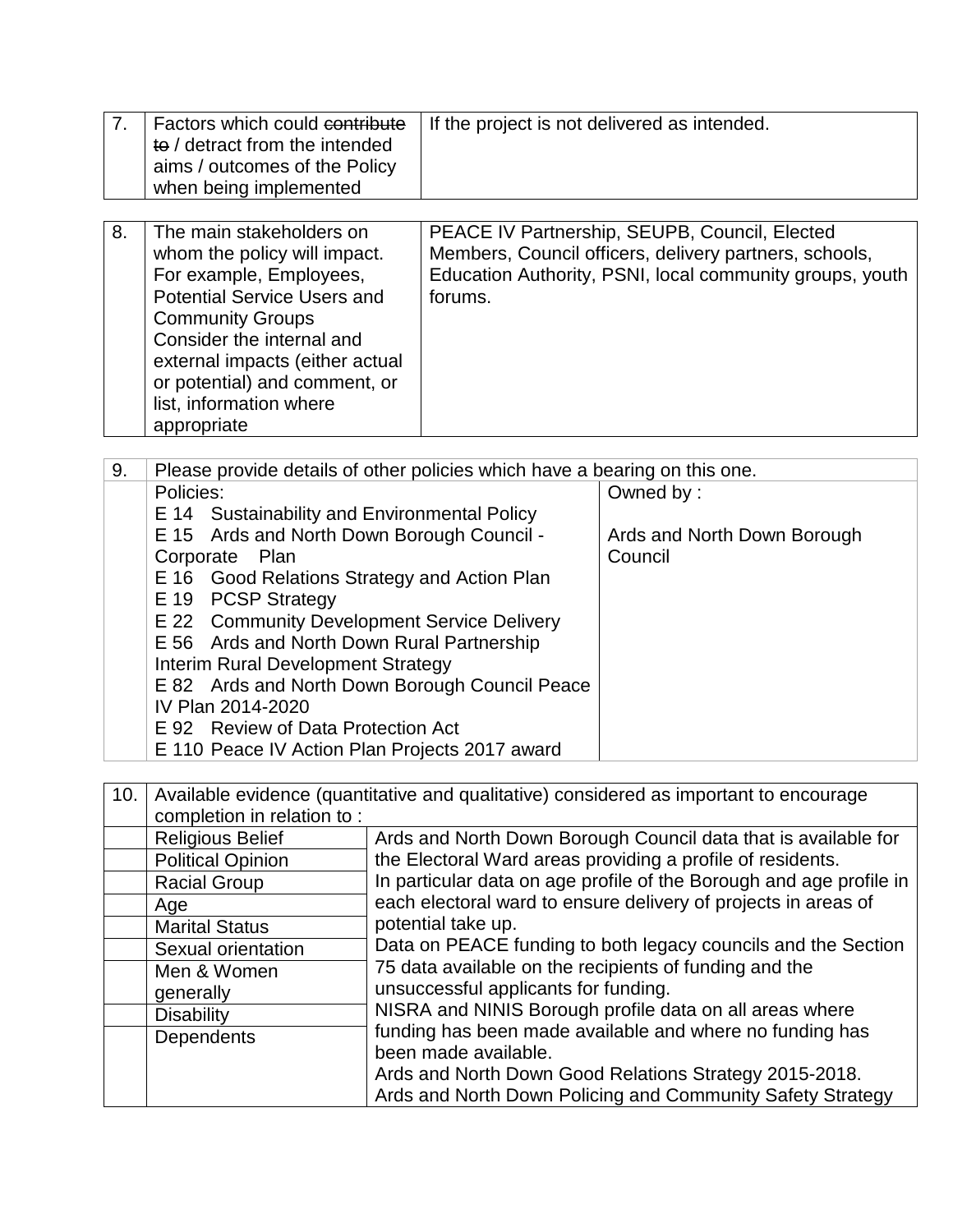|  | 2015-2018                                                 |
|--|-----------------------------------------------------------|
|  | (OFMDFM), Together: Building a United Community, May 2013 |
|  | <b>Sport NI Research and Publications</b>                 |

| 11. | Based on data previously provided what are the needs, experiences and priorities for each |                                                                     |  |
|-----|-------------------------------------------------------------------------------------------|---------------------------------------------------------------------|--|
|     | of the following categories, in relation to this policy/decision?                         |                                                                     |  |
|     | <b>Religious Belief</b>                                                                   | All Peace IV project parties will be monitored in relation to the   |  |
|     | <b>Political Opinion</b>                                                                  | applicants and participants in relation to each of the nine Section |  |
|     | <b>Racial Group</b>                                                                       | 75 categories. Peace IV needs and priorities are detailed in the    |  |
|     | Age                                                                                       | Ards and North Down Peace IV Plan.                                  |  |
|     | <b>Marital Status</b>                                                                     | This project will monitor children and young people participants    |  |
|     | Sexual orientation                                                                        | in particular in relation to their multi dimensions, but not        |  |
|     | Men & Women                                                                               | exclusively, and monitor the leaders of projects also.              |  |
|     | generally                                                                                 | This data will provide a comparison locally and regionally as to    |  |
|     | <b>Disability</b>                                                                         | the range of multidimensional individuals who have accessed         |  |
|     | Dependents                                                                                | and completed the projects.                                         |  |
|     |                                                                                           | Ongoing monitoring and evaluation of projects will also provide     |  |
|     |                                                                                           | relevant qualitative data that will be integrated and independent   |  |
|     |                                                                                           | of the project.                                                     |  |

# **Does this Policy require an Equality Impact Assessment?**

| What is the likely impact on equality of opportunity for each of the Section 75 categories? |                                          |                  |
|---------------------------------------------------------------------------------------------|------------------------------------------|------------------|
|                                                                                             | Detail of Impact                         | Level of Impact  |
|                                                                                             |                                          | Minor/Major/None |
| <b>Religious Belief</b>                                                                     | This project will create new             | Major            |
| <b>Political Opinion</b>                                                                    | opportunities for young people to        |                  |
| <b>Racial Group</b>                                                                         | engage in non-traditional sports and     |                  |
| Age                                                                                         | will increase awareness and              |                  |
| <b>Marital Status</b>                                                                       | understanding of good relations          |                  |
| Sexual orientation                                                                          | through sport.                           |                  |
| Men & Women                                                                                 | Although the project is focused on       |                  |
| generally                                                                                   | children and young people their          |                  |
| <b>Disability</b>                                                                           | learning from the project will educate a |                  |
| <b>Dependents</b>                                                                           | range of other individuals including     |                  |
|                                                                                             | parents, teachers, siblings, carers and  |                  |
|                                                                                             | others they come in contact with.        |                  |

| 2.                                                                                                                                                                        | Are there opportunities to better promote equality of opportunity for people within the<br>Section 75 equality categories? |                                                    |                                                             |
|---------------------------------------------------------------------------------------------------------------------------------------------------------------------------|----------------------------------------------------------------------------------------------------------------------------|----------------------------------------------------|-------------------------------------------------------------|
|                                                                                                                                                                           |                                                                                                                            |                                                    |                                                             |
| If "Yes", provide details $\parallel$ If "No", provide details                                                                                                            |                                                                                                                            |                                                    |                                                             |
| No as this project is to develop and educate children and<br><b>Religious Belief</b><br>young people through participation in cross community<br><b>Political Opinion</b> |                                                                                                                            |                                                    |                                                             |
|                                                                                                                                                                           |                                                                                                                            |                                                    |                                                             |
|                                                                                                                                                                           | <b>Racial Group</b>                                                                                                        | sports programmes. It will take into consideration |                                                             |
|                                                                                                                                                                           | Age                                                                                                                        |                                                    | individual participants, leaders and all who are indirectly |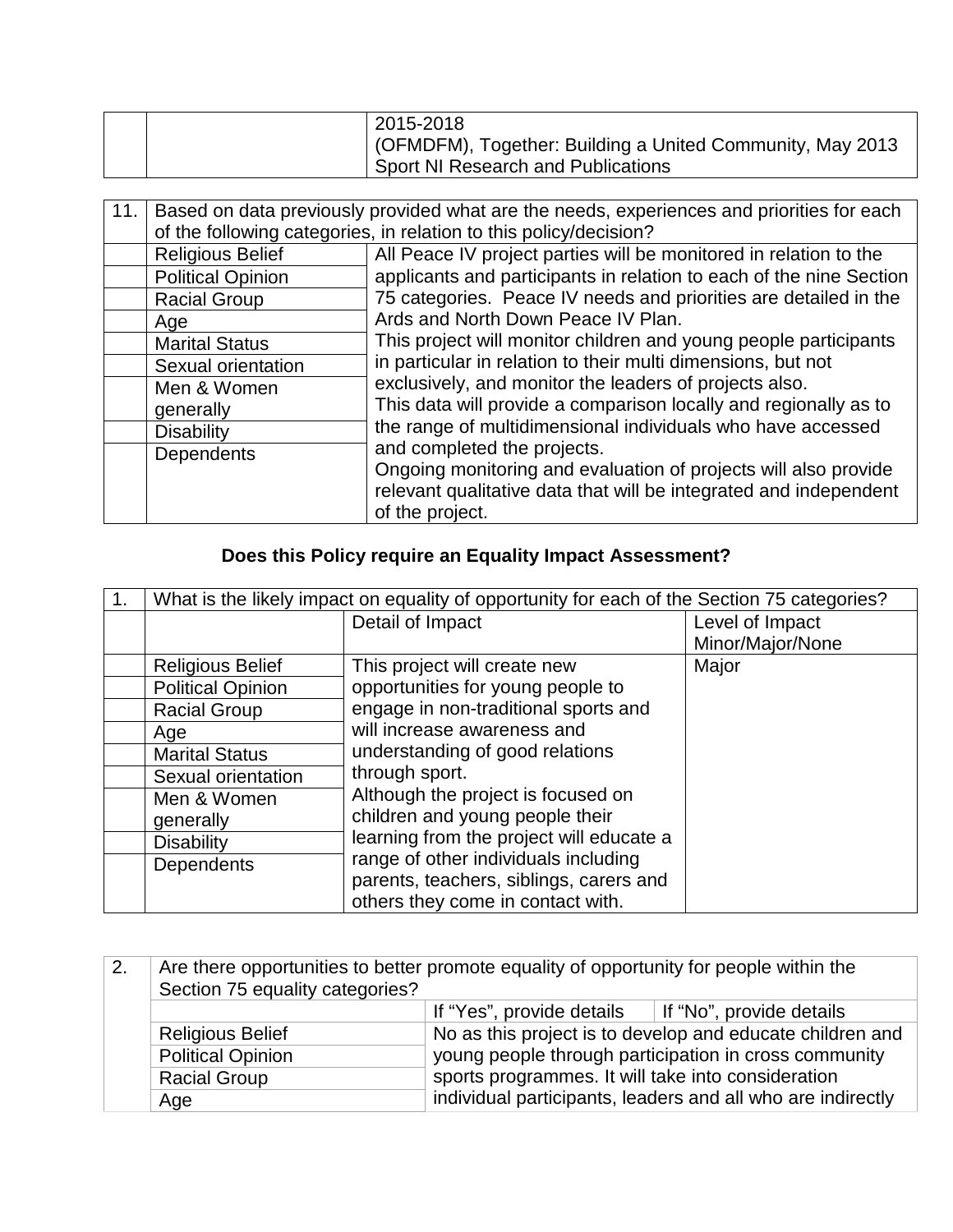| <b>Marital Status</b> | involved in the programmes with their multidimensional        |
|-----------------------|---------------------------------------------------------------|
| Sexual orientation    | profile. It will also educate participants and leaders of the |
| Men & Women generally | need for them to be aware of the needs of individuals and     |
| Disability            | their profiles, cultures and some known dimensions,           |
| <b>Dependents</b>     | whilst others remain hidden.                                  |

| 3.                                                                                                                                                             | To what extent is the Policy likely to impact on Good Relations between people of different<br>religious belief, political opinion or racial group? |                              |                  |
|----------------------------------------------------------------------------------------------------------------------------------------------------------------|-----------------------------------------------------------------------------------------------------------------------------------------------------|------------------------------|------------------|
|                                                                                                                                                                | Details of Impact<br>Level of Impact                                                                                                                |                              |                  |
|                                                                                                                                                                |                                                                                                                                                     |                              | Minor/Major/None |
| Major. This project will address issues that impact on<br><b>Religious Belief</b><br>good relations as an integral part to develop<br><b>Political Opinion</b> |                                                                                                                                                     |                              |                  |
|                                                                                                                                                                |                                                                                                                                                     |                              |                  |
|                                                                                                                                                                | <b>Racial Group</b>                                                                                                                                 | understanding and tolerance. |                  |

| 4. | Are there opportunities to better promote Good Relations between people of different |                                                     |  |  |
|----|--------------------------------------------------------------------------------------|-----------------------------------------------------|--|--|
|    | religious belief, political opinion or racial group?                                 |                                                     |  |  |
|    | If "Yes" provide details<br>If "No" provide details                                  |                                                     |  |  |
|    | <b>Religious Belief</b>                                                              | No as the good relations duties are embedded in the |  |  |
|    | <b>Political Opinion</b>                                                             | project.                                            |  |  |
|    | <b>Racial Group</b>                                                                  |                                                     |  |  |

## **Additional Considerations**

| Multiple Identity<br>Considerations                                                                                                                                        | Details of Impact or potential impact (Positive/Negative)                                                                                                                                                                                                                                                                                           |
|----------------------------------------------------------------------------------------------------------------------------------------------------------------------------|-----------------------------------------------------------------------------------------------------------------------------------------------------------------------------------------------------------------------------------------------------------------------------------------------------------------------------------------------------|
| Are there any potential impacts<br>of the policy decision on<br>people with multiple identities?<br>(e.g. disabled minority ethnic<br>persons)                             | This project will impact on a broad range of individuals<br>and groups of single and multiple identity dimensions.<br>Although it focuses on children and young people their<br>involvement in the project will influence many multiple<br>dimensions as they participate, learn and share their                                                    |
| Where appropriate provide<br>details of data on the impact of<br>the policy on people with<br>multiple identities.<br>Specify relevant Section 75<br>categories concerned. | experiences. These will include people of different<br>religious belief or no religious belief with different political<br>opinion. The range of needs of participants has been<br>considered following intensive consultation and building<br>on previous successful programmes to ensure each<br>project is inclusive of all multiple identities. |

## **Disability Discrimination Order (NI) 2006**

| Does this proposed policy  | Yes / No | Explain your reasoning: |
|----------------------------|----------|-------------------------|
| provide an opportunity to: |          |                         |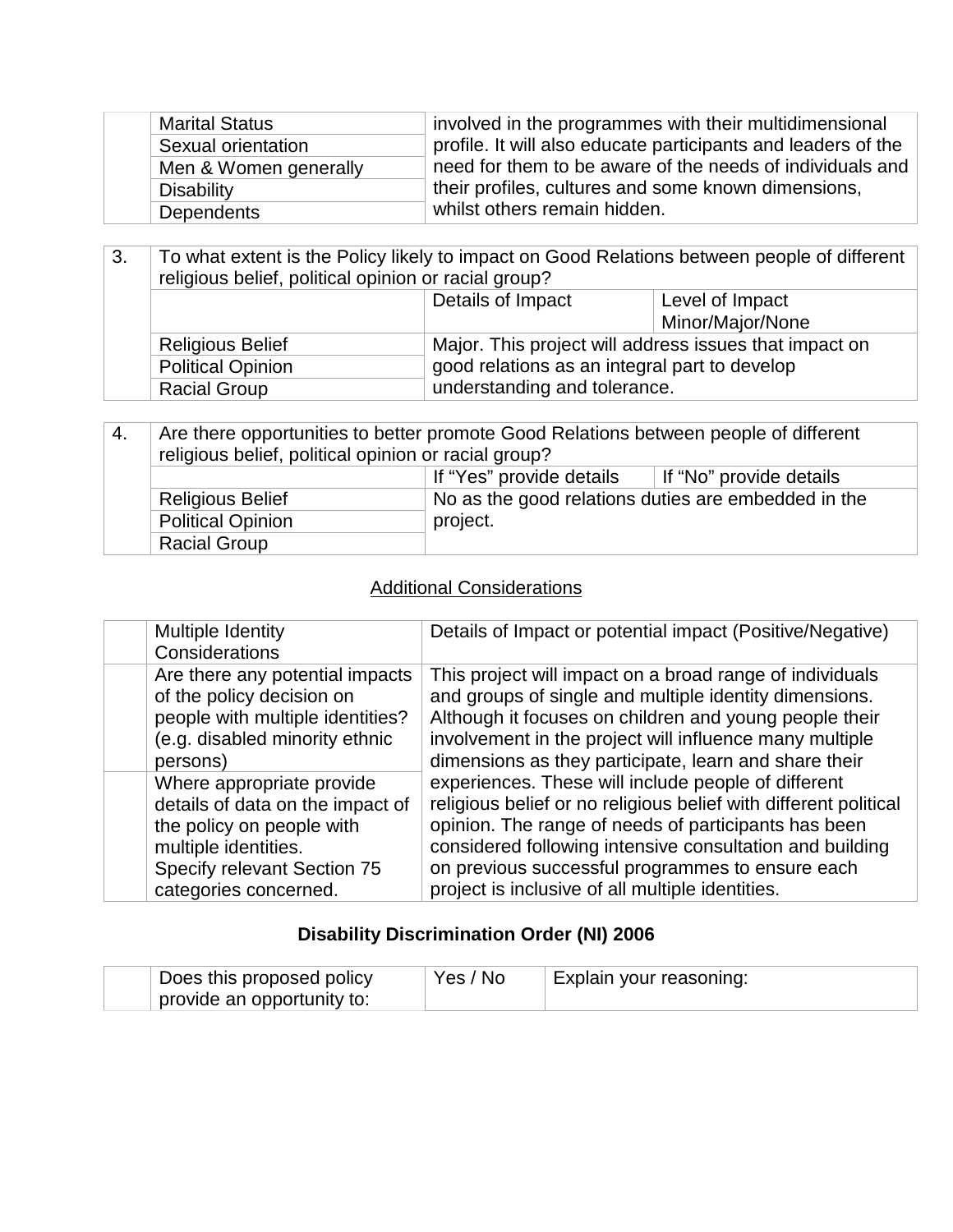| better promote positive<br>$\blacksquare$<br>attitudes towards disabled<br>people<br>increase participation by<br>$\overline{\phantom{a}}$<br>disabled people in public<br>life | Yes | Access to all information about the<br>programmes will be made widely available<br>and alternative formats will be produced<br>where a need is identified.<br>Project deliverers will ensure that<br>reasonable adjustments are made where<br>requested to ensure access to trainings,<br>meetings, events and any other<br>arrangements are accessible and that<br>attendance and participation of those with |
|---------------------------------------------------------------------------------------------------------------------------------------------------------------------------------|-----|----------------------------------------------------------------------------------------------------------------------------------------------------------------------------------------------------------------------------------------------------------------------------------------------------------------------------------------------------------------------------------------------------------------|
|                                                                                                                                                                                 |     | a disability or carers are encouraged.                                                                                                                                                                                                                                                                                                                                                                         |

### Monitoring Arrangements

Section 75 places a requirement on the Council to have equality monitoring arrangements in place in order to assess the impact of policies and services, help identify barriers to fair participation and to better promote equality of opportunity.

| Outline what data you could<br>collect in the future in order to<br>monitor the impact of this<br>policy / decision on equality,<br>good relations and disability<br>duties | Monitoring of each project will be undertaken through<br>monthly update reports on results and outputs by the<br>project delivery agent. This will include data as specified<br>in the project requirements such as, participants,<br>numbers, gender, community background of participants,<br>type and number of activities, what was learned, what<br>cross community or cross border activity was undertaken,<br>communications activity together with a financial<br>summary detailing proposed against actual expenditure<br>with explained differences.<br>It will also include:<br>an equality / registration form per participant<br>registration/ attendance sheets for events<br>information on establishing baseline data where<br>data is not currently available, based on the expected<br>results of their projects eg; an entry questionnaire and an<br>exit questionnaire<br>The targets to be achieved for the Community Based<br>Sports and Good Relations Programme include:<br>Increase in the % of children and young people<br>participants with new friendships with someone from a<br>different community background - Target 30% increase<br>Increase in the % of participants with an increase<br>in confidence to engage with others from a different<br>community background - target 30% increase |
|-----------------------------------------------------------------------------------------------------------------------------------------------------------------------------|---------------------------------------------------------------------------------------------------------------------------------------------------------------------------------------------------------------------------------------------------------------------------------------------------------------------------------------------------------------------------------------------------------------------------------------------------------------------------------------------------------------------------------------------------------------------------------------------------------------------------------------------------------------------------------------------------------------------------------------------------------------------------------------------------------------------------------------------------------------------------------------------------------------------------------------------------------------------------------------------------------------------------------------------------------------------------------------------------------------------------------------------------------------------------------------------------------------------------------------------------------------------------------------------------------------------------------|
|                                                                                                                                                                             |                                                                                                                                                                                                                                                                                                                                                                                                                                                                                                                                                                                                                                                                                                                                                                                                                                                                                                                                                                                                                                                                                                                                                                                                                                                                                                                                 |
|                                                                                                                                                                             | Increase in the % of children and young people                                                                                                                                                                                                                                                                                                                                                                                                                                                                                                                                                                                                                                                                                                                                                                                                                                                                                                                                                                                                                                                                                                                                                                                                                                                                                  |
|                                                                                                                                                                             | with a greater respect for others of a different community                                                                                                                                                                                                                                                                                                                                                                                                                                                                                                                                                                                                                                                                                                                                                                                                                                                                                                                                                                                                                                                                                                                                                                                                                                                                      |
|                                                                                                                                                                             | background - target 15% increase                                                                                                                                                                                                                                                                                                                                                                                                                                                                                                                                                                                                                                                                                                                                                                                                                                                                                                                                                                                                                                                                                                                                                                                                                                                                                                |
|                                                                                                                                                                             |                                                                                                                                                                                                                                                                                                                                                                                                                                                                                                                                                                                                                                                                                                                                                                                                                                                                                                                                                                                                                                                                                                                                                                                                                                                                                                                                 |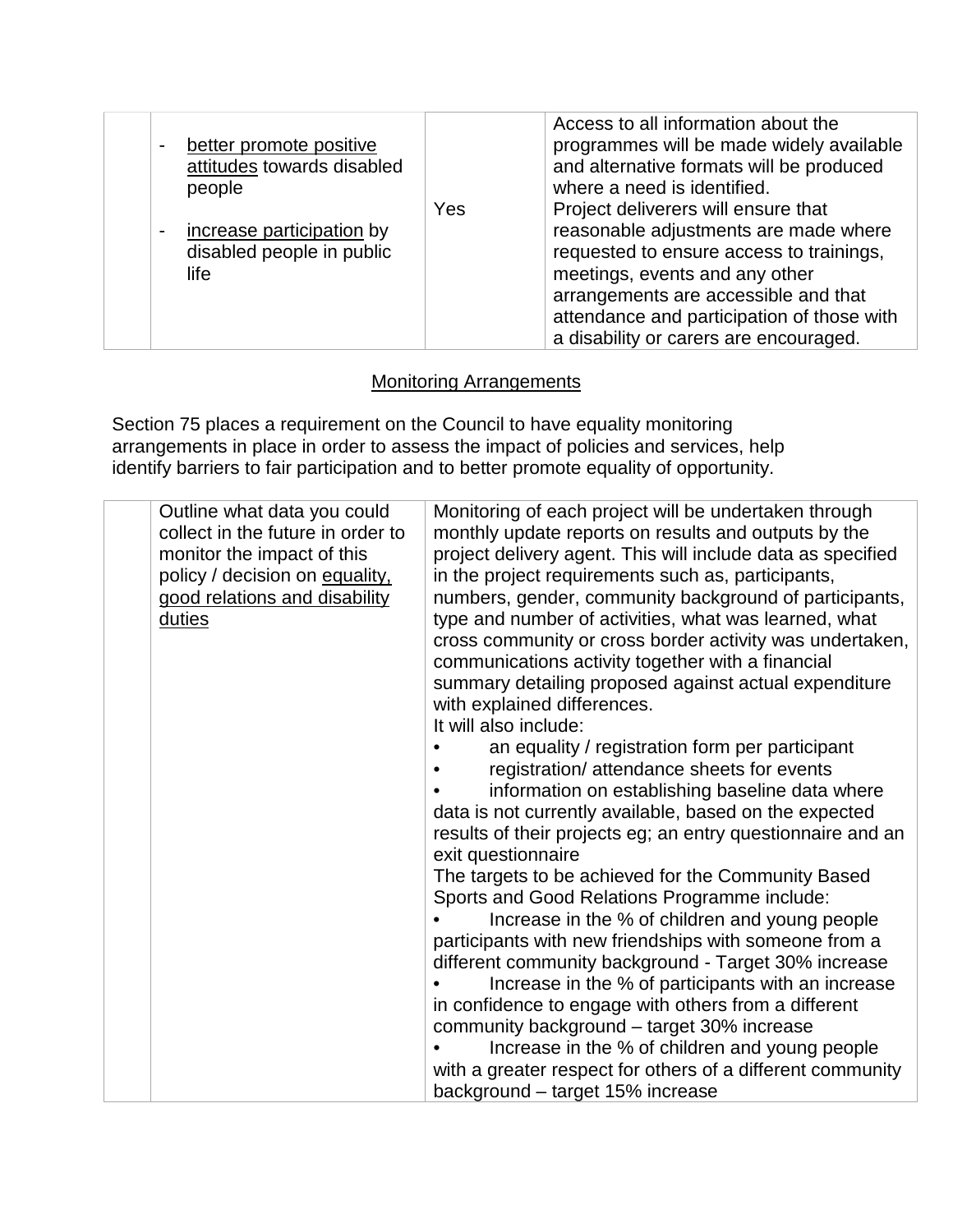| Increase in the % of 16-year-old children and              |
|------------------------------------------------------------|
| young people participants who play sport or socialise      |
| with someone from a different community background -       |
| very often and sometimes - Target increase 21% and         |
| 12% (note triple the NI general population increase)       |
| Increase in the % of 16-year-old participants in the       |
| Ards and North Down area who think relations between       |
| Protestants and Catholics are better that they were 5      |
| years ago-target 5%                                        |
| An increase in the % of 16-yr-old participants who         |
| think that relations between Protestant and Catholics will |
| be better in 5 years time $-$ target 7%                    |

#### Consideration of Human Rights

The Human Rights Act 1998 brings the European Convention on Human Rights (ECHR) into UK and, therefore, Northern Ireland. Indicate below any potential *adverse impacts* that the policy / decision may have in relation to human rights issues

| <b>Right to Life</b>                         | Article 2  |  |
|----------------------------------------------|------------|--|
| Prohibition to torture, inhuman or degrading | Article 3  |  |
| treatment                                    |            |  |
| Prohibition of slavery and forced labour     | Article 4  |  |
| <b>Right to Liberty and Security</b>         | Article 5  |  |
| Right to a Fair and Public Trial             | Article 6  |  |
| Right to no punishment without due legal     | Article 7  |  |
| process                                      |            |  |
| Right to respect for private and family      | Article 8  |  |
| life, home and correspondence                |            |  |
| Right to freedom of thought, conscience and  | Article 9  |  |
| religion                                     |            |  |
| Right to freedom of Expression               | Article 10 |  |
| Right to freedom of peaceful assembly and    | Article 11 |  |
| association                                  |            |  |
| Right to marry and found a family            | Article 12 |  |
| The prohibition on discrimination            | Article 14 |  |
| Protection of property and enjoyment of      | Protocol 1 |  |
| possessions                                  | Article 1  |  |
| Right to education                           | Protocol 1 |  |
|                                              | Article 2  |  |
| Right to free and secret election            | Protocol 1 |  |
|                                              | Article 3  |  |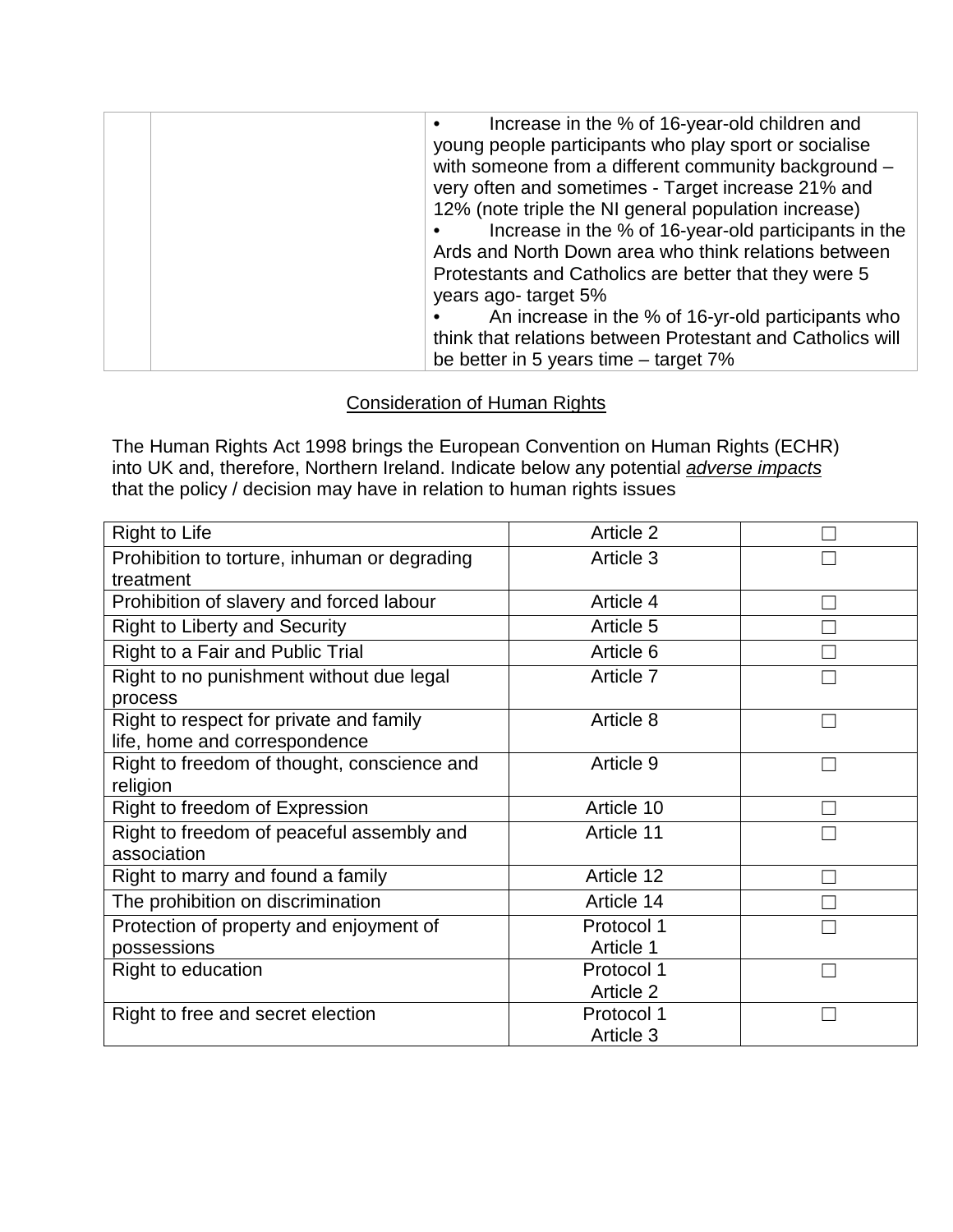| Please explain any adverse impacts<br>on human rights that you have<br>identified?               |  |
|--------------------------------------------------------------------------------------------------|--|
| Please indicate any ways in which you<br>consider the policy positively<br>promotes Human Rights |  |

I can confirm that the proposed policy / decision have been screened for:-

| Equality of opportunity and good relations |
|--------------------------------------------|
| Disabilities duties; and                   |
| Human rights issues                        |

On the basis of the answers to the screening questions, I recommend that this policy / decision is:-

| Screened Out – No EQIA necessary (no impacts)     |
|---------------------------------------------------|
| Screened Out – Mitigating Actions (minor impacts) |
| Screened In - Necessary to conduct a full EQIA    |
| Please detail actions to be taken:                |
|                                                   |
|                                                   |

Screening assessment completed by:-

Name: Jan Nixey Title: Head of Community and Culture Date: 7 July 2017 Signature:

Director/Head of Service decision approved by:

Name: Graeme Bannister Title: Director of Community and Wellbeing Date: 7 July 2017 Signature:

#### If an Equality Impact Assessment is required

|  | <b>Priority Rating for</b>                                 | <b>Priority Criterion</b>                               | Rating |
|--|------------------------------------------------------------|---------------------------------------------------------|--------|
|  | <b>Timetabling an Equality</b><br>Impact Assessment. (1-3) | Effect on equality of opportunity and good<br>relations |        |
|  |                                                            | Social need                                             |        |
|  |                                                            | Effect on people's daily lives                          |        |